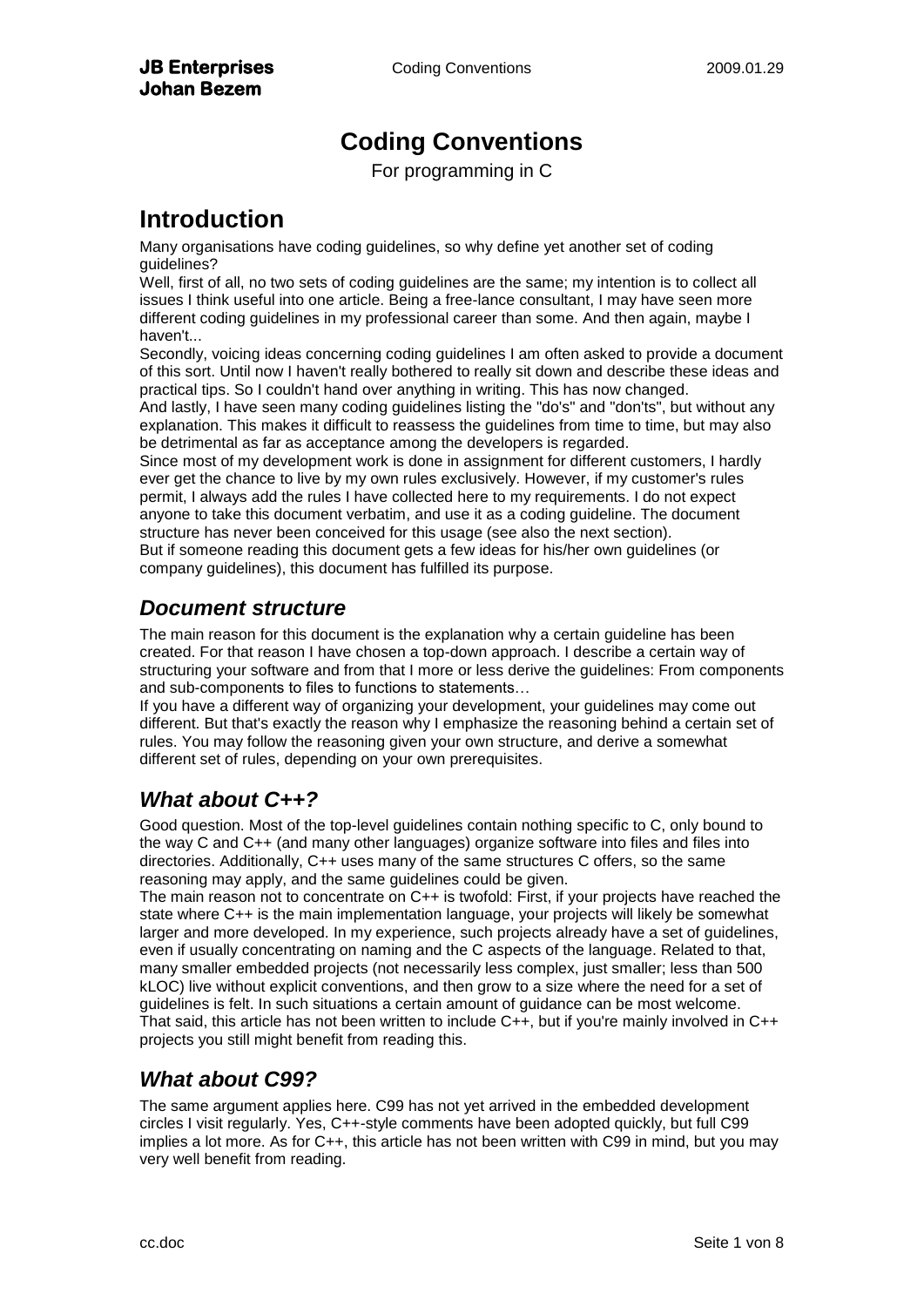## **JB Enterprises Coding Conventions** 2009.01.29 **Johan Bezem**

# **Definitions**

In discussions about coding guidelines one issue reappears every time: Definitions! What is meant by a component? Is a directory the same as a component? What is meant by a module? Is it the same as a component? These are the definitions I have used in this document, unless noted otherwise.

- Component a component is a software unit built around one or more interfaces. The component defines and implements the interface, and offers a self-contained declaration of the interface for use in other components. A component may be as simple as a single header file, for instance if the component only defines some inline functions, or as complex as containing a set of implementing C files in addition to several sub-components.
- Sub-component a sub-component is a component with all properties a component has. However, in the context used, the sub-component is considered a child of the parent component. The interface published by the sub-component is used only by its sibling sub-components and their common parent-component. If discussed in isolation, a sub-component may be called a component again.
- Module a module is an undefined entity in this document. Because of the different associations used in the industries, the idea of a module may mean different things to different people. For that reason I prefer to talk about components, which to you might mean the same.
- Translation unit a translation unit is a C/C++ source file recursively combined with all necessary header files. A translation unit is what a compiler gets to see when (successfully) compiling a source file.

# **Component structure**

I tend to refrain from using the term module because it seems to mean different things to different people. Some use it like I define component, some use it at a hierarchical level below component, and others use it to mean just a source file together with its associated header file.

To me a component is an entity with one or more clearly defined interfaces to the world outside the component. Outside entities can interact with the component only through one of its interfaces, whereas everything not exported through such an interface is only visible from within the component, independent from the fact whether the language actually forbids usage of such elements.

### 1. A COMPONENT OFFERS AND IMPLEMENTS ONE OR MORE INTERFACES

The basic idea behind a component is to have a set of requirements that are to be fulfilled by a certain entity. This set of requirements defines a certain amount of input data as well as a set of output data. The link between the two is the requirements themselves.

In order for a component to perform the so defined functionality, interfaces link the component to the outside world. So a component offers and implements an interface.

This definition doesn't tell us anything about decomposition, but it puts quite a strict harness of encapsulation on our code.

Why would we allow a component to offer more than one interface? Having a requirement that just one interface is to be exported by a component seems to create a simpler world. However, in some cases a component supervises a set of data with different meaning to different clients: An HR department needs to know more about employees than a colleague shall have access to; an operator at a nuclear power plant shall have less access to the controlling equipment than a lead engineer may need.

In such cases encapsulating all data with just one public interface may seem like a bad idea. Of course it may make sense to have one small general interface with one or more specialized ones, where the specialized ones contain the general interface. But at least we'll have more than one interface.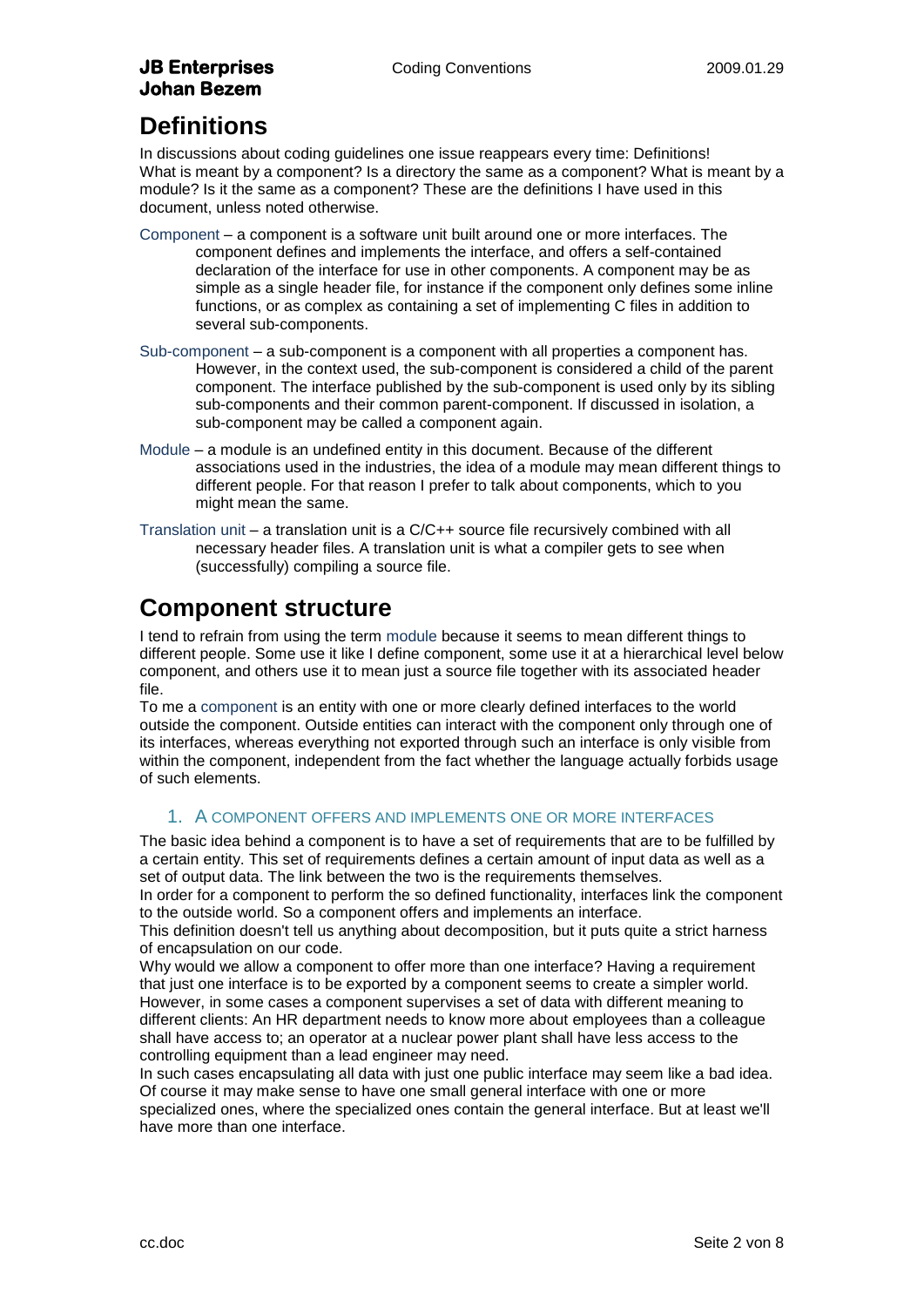## **JB Enterprises Coding Conventions** 2009.01.29 **Johan Bezem**

### 2. EACH COMPONENT HAS ITS OWN DIRECTORY

This is an issue of what I call "physical architecture". Of course one can disperse the files belonging to one component, but finding your way becomes cumbersome.

You can also advocate the use of one directory for more than one component. For small projects this may be feasible, and in many cases the build systems do not support multiple directories well, if at all.

However, the scalability of such projects is severely limited. If you then create a project with one source directory with 150 components and more than 700 files, limits are clearly behind you. And converting such a project into a directory-based structure might be more than you bargained for.

### 3. EACH INTERFACE IS EXPORTED USING ONE SELF-CONTAINED HEADER FILE

Here are a few mixed requirements. If I am to be the user of one component's interface, I want to include the corresponding definitions, data structures and interface functions. If there are multiple header files involved because of a certain partitioning on the side of the component's creators, it is easy enough to create a small header file at a higher level, including all the header files belonging together. The component's author is in a better position to decide what belongs together and what not.

Additionally, I want to interface to be self-contained. If the component's interface needs to use other interfaces I may or may not yet be a user of, I make it the component's duty to indirectly provide those interfaces to me by including those interfaces in its interface. If I do not need those interfaces directly, I may not know that those interfaces have been made available, and I will not use them. In C++ such interfaces may even remain at least partially hidden. It would be more than cumbersome (doable, but cumbersome) if I had to read some extra description, and include the interfaces of one or more components myself, possibly even in a certain order!

### 4. INTERFACE HEADER FILES ARE COLLECTED IN A DIRECTORY "INCLUDE" ONE LEVEL UP FROM THE COMPONENT"S DIRECTORY

This again is just a convention from someone who's been tasked with the conception of build systems more than once. The name for the header directory is irrelevant, as long as a convention is used and adhered to. Also the position within a directory hierarchy can be debated. But the principle to collect all interfaces at a certain hierarchical level into one directory is not to be debated. Neither is the use of an identical name for each hierarchical level. That way, the basic include path for compilation can be constructed (semi-) automatically in a Makefile.

If we do not want such a directory to be created, in the extreme each component may have to adapt its build configuration as soon as a new interface is to be used.

An extra issue to address is the "one directory per component" requirement. In this requirement we seem to violate one of our own requirements, and yes, we do: The interface file belongs to a component but does not reside in the component's directory. If such an exception is not to be tolerated (only for the interface files!), a solution can be to put stub header files into the header directory, only pointing to the real interface header file residing in the component's directory.

#### 5. EACH COMPONENT SHALL HAVE A 4-LETTER IDENTIFIER DESCRIBED IN THE SOFTWARE PROJECT DOCUMENTATION

This is a matter of debate. The idea is to augment globally visible elements (macros, types, variables, functions) with such an identifier, to be able to see where the element is coming from. If you enforce a clear project structure, such an augment may not be necessary. Especially since the modern IDEs offer enormously powerful features assisting in finding the elements of your code, definitions, declarations and all references, it might be detrimental to use prefixes.

I have seen one occasion where such identifiers were used as postfixes, in order not to hamper the code-completion feature of the used IDE.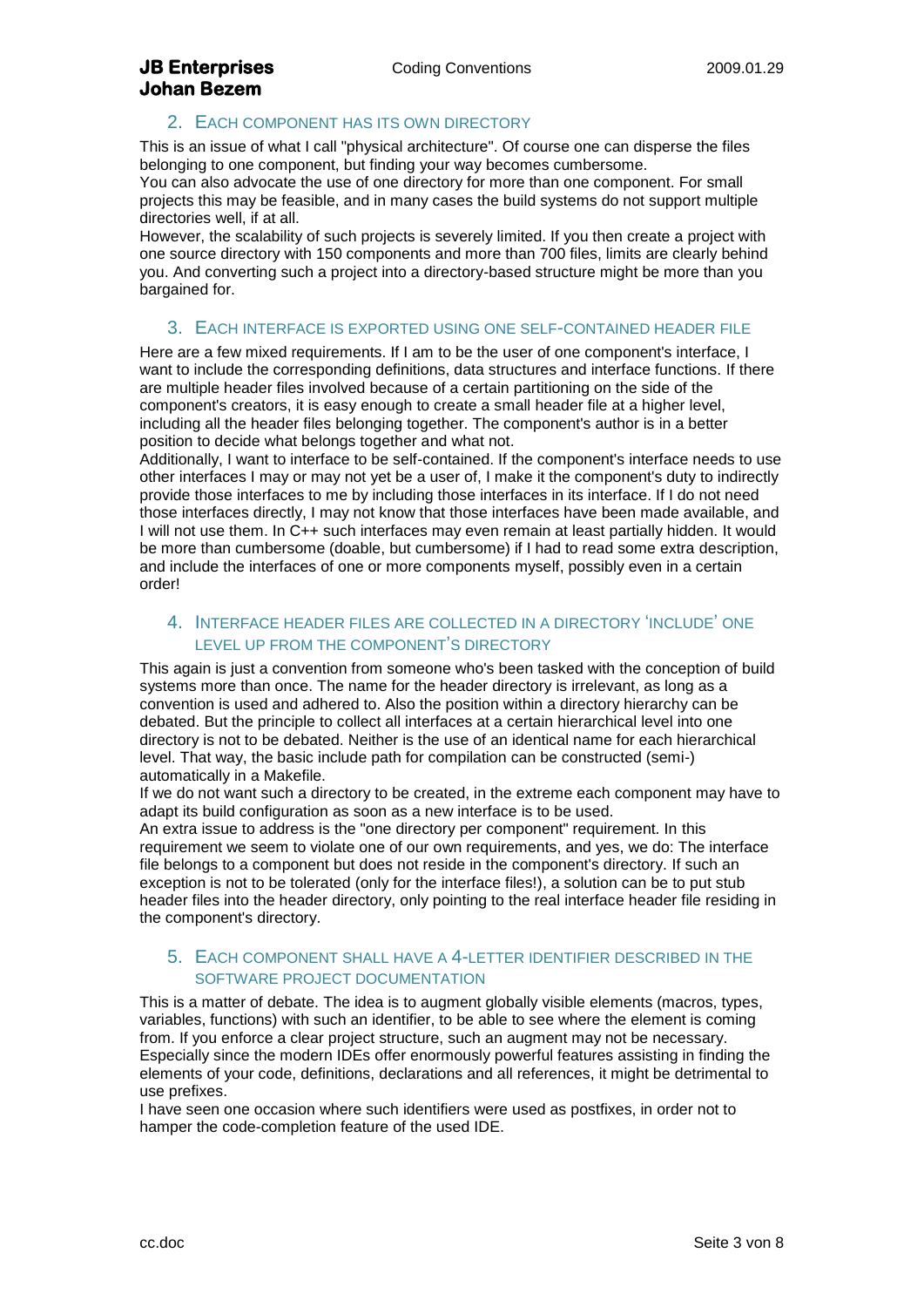#### 6. EACH COMPONENT"S FILES START WITH THE COMPONENT-ID FOLLOWED BY AN UNDERSCORE

I am no fan of such a rule. If your software is decently distributed across a set of directories, such a file-naming convention seems superfluous to me. But if it is unavoidable to have all or at least many source files in one directory, such a naming convention may help you find the relevant sources more quickly.

#### 7. COMPONENTS CAN BE GROUPED IN FURTHER DIRECTORY LEVELS

Architectural decomposition of a system usually results in several hierarchical levels. These levels shall be reflected in the directory depth of the respective components. Of course the interfaces of the various levels shall be made to match the decomposition; and if a subcomponent offers an interface that is intended to also be used at other (parent) levels, such interfaces automatically become interfaces of the parent level. Whether an interface translation is necessary, is up to the structure and the naming conventions used, but at least the interface header file shall be made available at the appropriate level.

### 8. GROUPS ARE TO BE CONSIDERED "SUPER-COMPONENTS" AND HAVE THEIR OWN SPECIFIC ID

A grouping of components at a certain hierarchical level shall always result in a new component, even if the so-created component only offers its constituent's interfaces one-toone. If the naming conventions require it, this includes adding additional (renamed) interfaces. If this is not the intention, consider to ungroup the components.

# **Header file handling**

#### 9. NO TWO FILES SHALL HAVE IDENTICAL NAMES

In really large, distributed systems this may present a problem. It may also be a problem if multiple libraries are being used. But in normal cases the reasoning is valid. When all header files have differing names one can be sure that an include directive will either find the intended header file or produce a compiler error.

When all source files have differing names, the linker will have a chance to link all intended components into the intended executable.

As said, exceptions may be necessary and unavoidable, but then these issues must be handled differently (carefully maintaining include paths, partitioning the executable into multiple libraries before submitting them to the linker), thereby increasing the complexity.

#### <span id="page-3-0"></span>10.USE INTERNAL INCLUDE-GUARDS

The reasoning behind include-guards is most likely undisputed. The intention is to prevent multiple inclusions of individual header files. This is necessary to maintain a valid translation unit, since the language does not in all circumstances allow double definitions or even declarations of certain entities, e.g. type definitions or macros.

In certain cases, this rule must be violated. In such cases extensive comments are required to illustrate the exact intended usage.

The creation of such include-guards is partly an issue of language standards, partly of project dependencies and partly of taste.

I normally use the following format:

#ifdef \_included\_<basename>\_<extension>\_ #define \_included\_<basename>\_<extension>\_ 1 ...

#### #endif /\* \_included\_<basename>\_<extension>\_ \*/

Macros starting with double underscores or with one underscore and a capital letter are reserved by the language standard. Macros starting with a capital letter are customarily used in regular code. And in order to identify all macros used for include-guards with a regular expression, I tend to use the form presented above.

As an example, for a file called **MyIncludeFile.h** I would create the include-quard \_included\_MyIncludeFile\_h\_.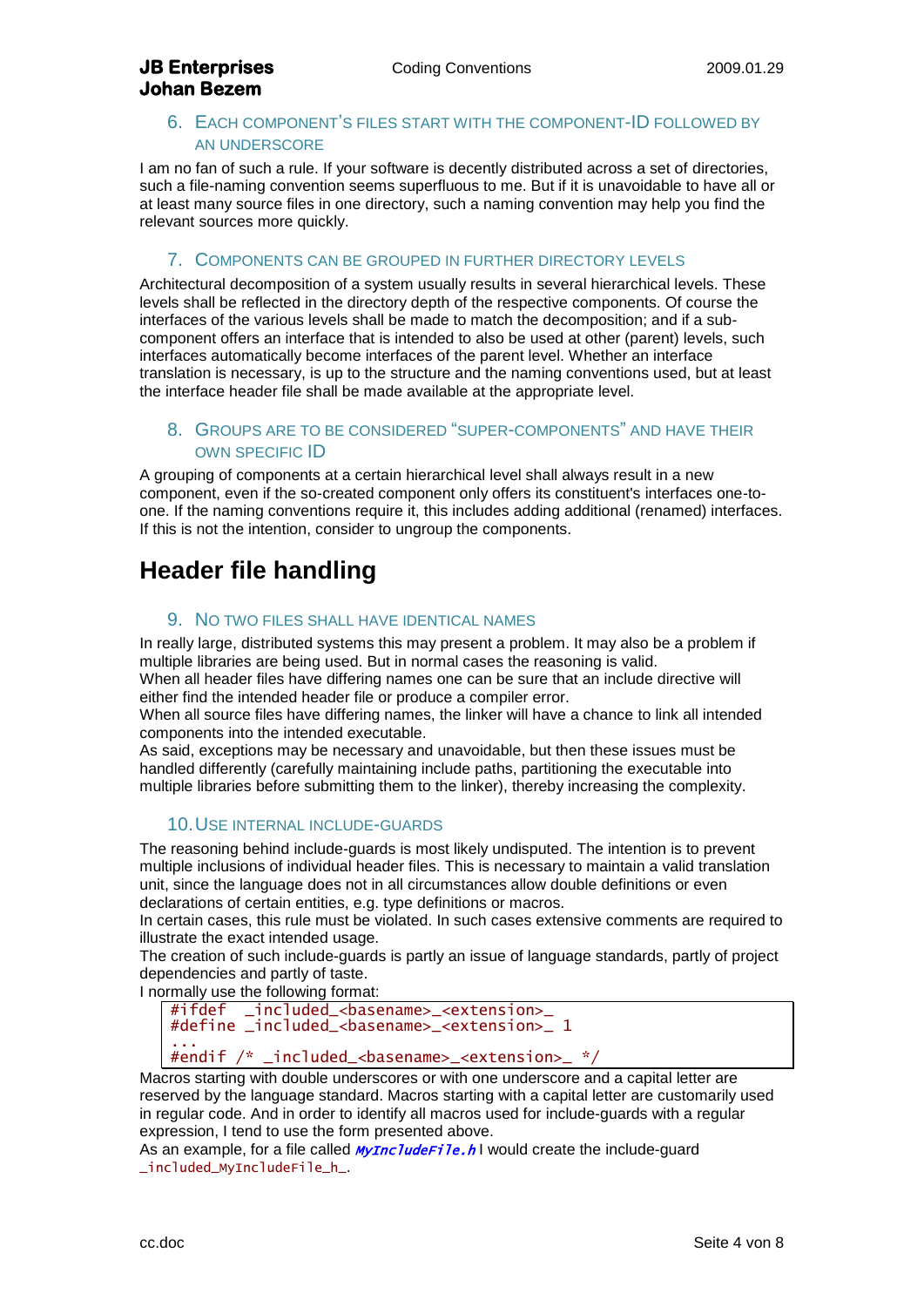Please note the '1' in the definition. This is to avoid problems when someone forgets to use #ifdef and uses #if instead. You may consider using an undefined macro, something like \_h\_file\_included\_. A clever definition of that macro may even produce a compiler error in such cases.

#### 11.USE EXTERNAL INCLUDE-GUARDS

This again is a controversial topic. In my experience it makes sense to bracket each include directive with an external include-guard as used in the header file to be included. To take up the above example again:

# if !defined(\_included\_MyIncludeFile\_h\_) #include "MyIncludeFile.h" # endif /\* \_included\_MyIncludeFile\_h\_ \*/

The indentation added here does not quite match the indentation I recommend to use (I normally use 40 spaces), but the intention is not to clutter a whole list of include directives with the external include-guards. In this way the include-guards are located to the right of the column with include directives, so you can still get an easy overview of the header files used. The rationale for these external include-guards is to limit the number an include file is read. Internal include-guards prevent the language content of a file to be processed multiple times. However, the compiler has to process the file each time it is included, look for and process #ifdef and #endif constructs, only to find that the relevant content of the file is zero. With the external include-guards the compiler will not even process the include directive, and doesn't have to open, process and close the file. On some platforms opening and closing a file for reading, especially on a network, is a rather expensive operation, so this may save quite a lot of build time.

As an alternative, the Microsoft-initiated #pragma once directive is used more and more often. And yes, it basically fulfils the same purpose. However, not all compilers support this pragma, it is a non-standard (albeit standard-conforming) extension, and the implementation of its functionality is up to the tool authors. For me it is a question, whether a second opening and closing of the file is really prevented whenever the second include directive is seen, or if the file's processing is halted only after reading the #pragma once for the second time. Also, when the first include directive is using a (relative) pathname to specify the file, whereas the second include directive uses no or a different pathname, is the implementation intelligent enough to discover that and act accordingly, or does it process both variants as if they were different files.

<span id="page-4-1"></span>Since I have no time to test these kinds of implementation variants for each and every compiler and -version I am required to use, I prefer the external include-guards.

#### 12.EACH C-FILE SHALL DEFINE A MACRO TO IDENTIFY ITSELF TO INCLUDED FILES

This is a rule that by itself has no rationale. It only makes sense in combination with other rules. The idea behind it is for header files to be able to differentiate between its inclusion as an interface to be used by other components, or as a header file for its own implementation. What you do with this knowledge is up to you, but do have a look at rule [13 below](#page-4-0) for an example.

The principle is simple: Each C file provides at the top of the file (just below the initial comment) a macro definition that is unique within the project. Its composition follows the same rules as for include-guards, refer to rule [10,](#page-3-0) \_file\_<br/>basename>\_<extension>\_

#define \_file\_MyCSourceFile\_c\_ 1

Again note the '1' for the definition. Here too you might use a definition like \_c\_file\_being\_processed\_ or something along those lines. For a rationale again refer to rule [10.](#page-3-0)

#### <span id="page-4-0"></span>13.USE \_LOCAL\_EXPORT\_ TO DEFINE INTERFACE ELEMENTS

Here we must take a look at the keyword extern and its uses.

We have to differentiate between variables and functions, so let's start with functions. Many environments require all functions to have proper prototypes (e.g. MISRA); in C++ prototypes are even required. But C90 also know the concept of external declarations, basically performing the same functionality. Even the syntax of both is identical except for the storage-class specifier extern. Here's an example: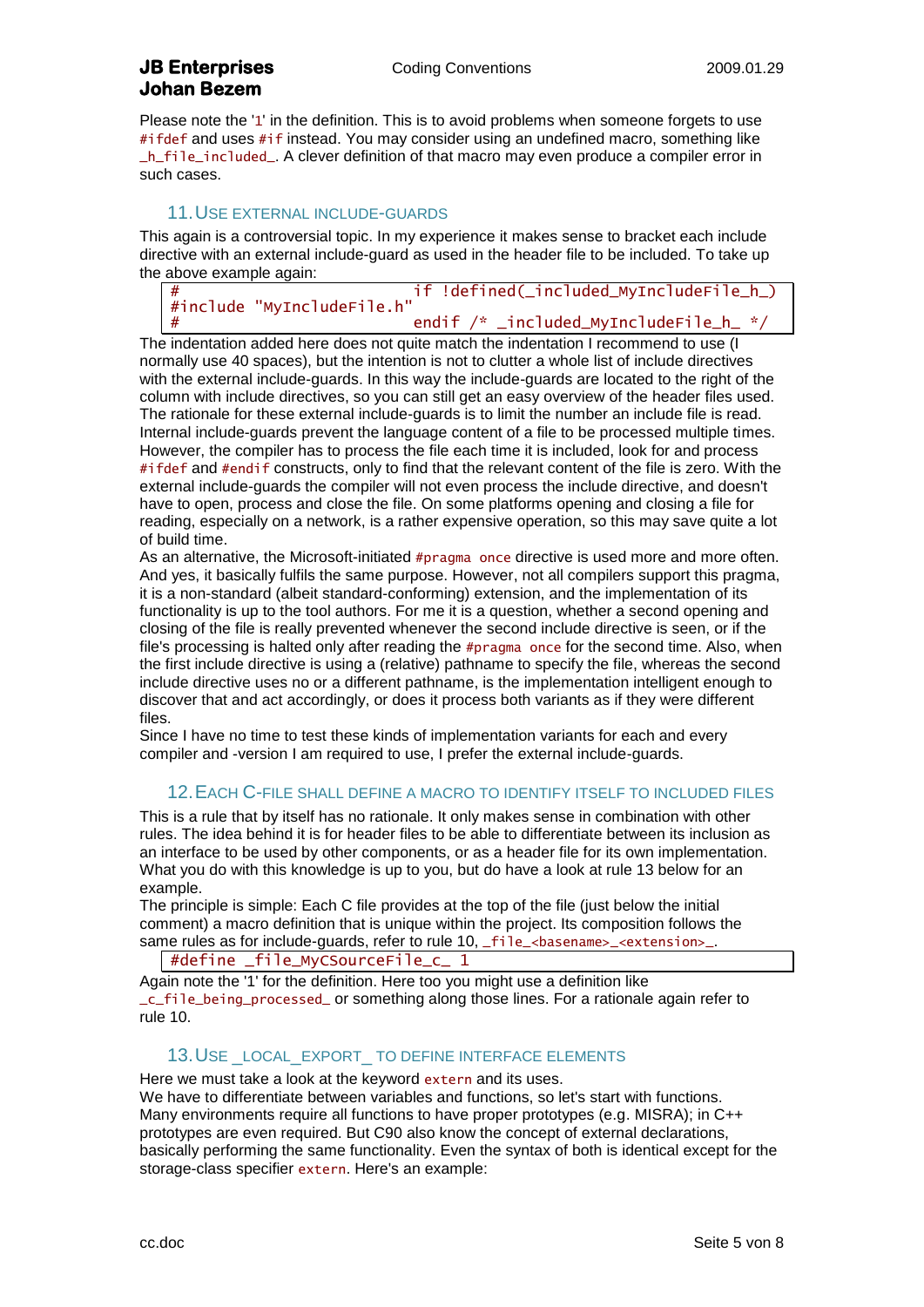### **JB Enterprises Coding Conventions** 2009.01.29 **Johan Bezem**

| int MyFunction(char cMyChar); | $\frac{x}{2}$ prototype $\frac{x}{2}$            |
|-------------------------------|--------------------------------------------------|
| extern                        |                                                  |
| int MyFunction(char cMyChar); | $\frac{x}{x}$ external declaration $\frac{x}{x}$ |

From a semantic point of view, these two are different: The prototype serves to declare the name MyFunction to signify a function taking one char as a parameter and returning an int, as does the external declaration. However, the extern keyword explicitly signifies external linkage. To comply with the understanding of several different compilers I therefore try to use the keyword extern whenever declaring a function defined outside of the current compilation unit and to provide a prototype without the keyword when compiling the defining compilation unit. $<sup>1</sup>$ </sup>

To ensure consistent definitions, both are generated using one declaration, where the extern keyword is provided or not based on the file identification from rule [12.](#page-4-1) Later we'll see how. For variables the situation is similar but not identical. The issue here is the concept of tentative definitions. For this reason and to accommodate older compilers I prefer to also make the storage-class of interface variables explicit using the extern keyword in foreign translation units only.

But for variables another issue arises here: Not all compilers accept the practice of providing an initializer with the definition of a variable with explicit external linkage. To accommodate initialization of such variables we will need another macro eliminating the initialization when included by a foreign compilation unit.

This is how it can be done: First I'll show an interface header file:

```
/**
 * Top level command of MyInterface.h
 */
#if !defined(_included_MyInterface_h_)
             _included_MyInterfaceh_ _h_file_included_
/* Put all include directives here */
                       if !defined(_INC_STDIO)
#include <stdio.h>
# endif /* _INC_STDIO */
                       if !defined(_included_MyOtherInterface_h_)
#include "MyOtherInterface.h"
                       \overline{m} endif /* _included_MyOtherInterface_h_ */
/* From here onwards, no include directives shall be used! */
/* Differentiate extern declarations and prototypes */
#ifdef _file_MyInterface_c_
#define _local_export_
#define _local_initialize_(_parm) = _parm
#else
#define _local_export_ extern
#define _local_initialize_(_parm)
#endif /* _cfile_MyInterface_h_ */
_local_export_
unsigned char cMyExternal
 _local_initialize_(5);
_local_export_
int MyFunction(char c);
/* Make sure _local_export_ is not carried over into the next 
include */
#undef _local_export_
#undef _local_initialize_
#endif /* _included_MyInterface_h_ */
```
If now the C file *MyInterface.c* defines "its own" macro \_file\_MyInterface\_c\_, the component will have a prototype and an initialized global variable thanks to its corresponding

-

 $1$  Most current compilers do not need this distinction, since prototypes within file-scope are defined to have external linking.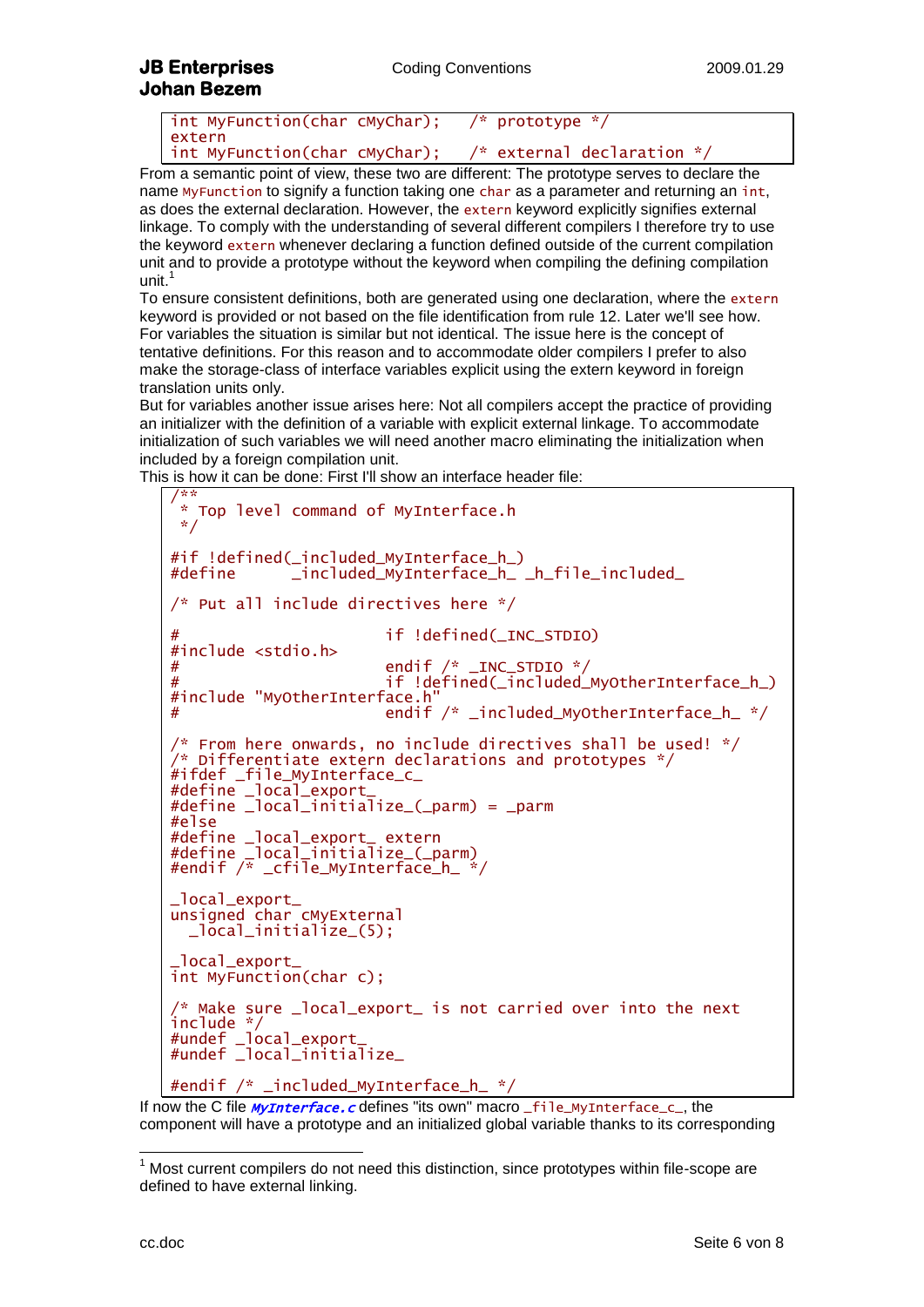include file. If a foreign compilation unit includes this interface, both the function MyFunction and the variable cMyExternal are declared to be introduced from a different component. OK, this is quite an elaborate scheme. Yes, I have used it (slightly modified) to write libraries for publication. No, I wouldn't use it for casual programs to be written.

But if you're serious about a compartmentalized architecture, if you cannot foresee which, possibly older, compilers you will have to use in the future, at least give it serious consideration.

## **Layout**

Layout discussions are fun. For about 5 seconds.

Opinions differ, especially on style. Therefore I have no rules on layout, period. If you take over a piece of software from a colleague, use a beautifier with your settings and the code is yours.

If you do a quick fix in a component of someone else, stick to her/his layout. My editor can do that automatically, but even by hand a few lines of code in a different style will not hurt much. I have only one rule concerning maintenance of a given layout:

#### 14.NEVER USE TAB CHARACTERS FOR ANYTHING IN SOURCE CODE

OK, GNU Makefiles require the use of tab characters, but C sources do not. Agree or disagree on the number of spaces to use for indentation, use a beautifier in other cases, but don't use tabs!

# **Naming conventions**

I'm no fan of naming conventions. Most naming conventions I've seen are far more elaborate than I would recommend. The problem with such rules is not the rules themselves, but the effort it takes each and every developer to adhere to such rules. If adherence is cumbersome, the rules are ignored. Code reviews may be a means to enforce such rules, but when a delivery is due, no project manager will accept a delay just for renaming a set of variables. Somehow that is understandable too.

Let's talk about the benefits. Naming conventions are there to help reading source code. And yes, it makes sense to be able to see at a glance if an identifier is used for a function, an integer or a pointer. But do I need to know if the loop variable for a loop from 1 to 16 is unsigned, char, short, int or long? Or do I need to differentiate between uint8\_t, uint16\_t, and uint32\_t in such cases? Yes, sometimes I do need that information, but not often. And if we are talking state-of-the-art development, we all have a modern IDE. And most modern IDEs are offering that information for every identifier if you just hold your mouse-pointer above it for a few milliseconds; at maximum you need just one key-press.

OK, I am truly sorry for all those developing large C++ programs with thousands of files and millions of lines using just Windows *notepad.exe*. Yes, no kidding, I've personally met such people, also using the old original  $\overline{vi}$ . But they have themselves to blame.

Even if you don't want to spend any money, Eclipse is free software; Visual Studio Express 2008 doesn't cost any money either. I'm not in favour of either – since I'm hooked on SlickEdit – but they cost no money and they are far better than anything from the eighties. So I suggest keeping naming conventions to an absolute minimum, and then play by the rules at all times.

#### 15.USE CAPITAL LETTERS FOR ALL MACROS USED IN CODE

You start with a capital letter, and then you use only capital letters, digits and underscores. Minimize the use of macros in your code anyway, most can be done away with using constant variables and inline functions anyway. But if you use them, make them stick out. Example:

#define MY\_MACRO\_CONSTANT 12

#### 16.USE A POSTFIX \_T TO INDICATE A TYPE DEFINITION

Differentiating types makes a lot of sense. Because of completion functions in modern editors I prefer to use a postfix '\_t' for such types. Example: